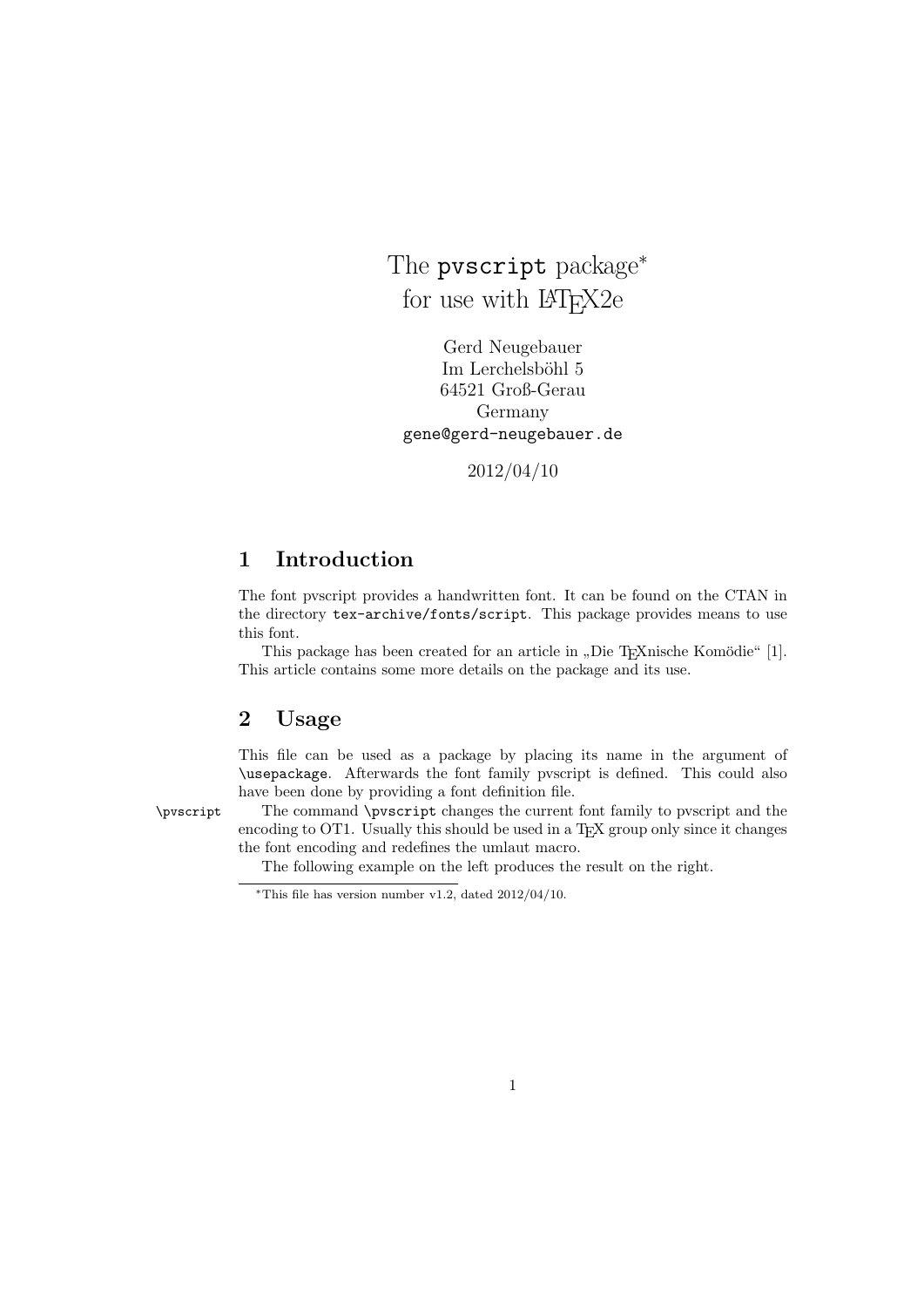{\pvscript Lorem ipsum dolor sit amet, consectetur adipisicing elit, sed do eiusmod tempor incididunt ut labore et dolore magna aliqua. Ut enim ad minim veniam, quis nostrud exercitation ullamco laboris nisi ut aliquip ex ea commodo consequat. Duis aute irure dolor in reprehenderit in voluptate velit esse cillum dolore eu fugiat nulla pariatur. Excepteur sint occaecat cupidatat non proident, sunt in culpa qui officia deserunt mollit anim id est laborum. }

Lorem ipsum dolor sit amet, con-<br>sectetur adipisicing elit, sed do<br>eiusmod tempor incididunt ut la-<br>bore et dolore magna aliqua. Ut<br>enim ad-minim speniam quis nostrud Lorem insum dolor sit amet, con-<br>sectetur adipisicing elit, sed do<br>eiusmod tempor incididunt ut la-<br>bore et dolore magna aliqua. Ut<br>enim ad minim veniam, quis nostrua<br>exercitation ullamco laboris nisi ut Lonem insum dolon sit amet, con-<br>sectetur adipisicing elit, sed do<br>eiusmod tempor incididunt ut la-<br>bore et dolore magna aliqua. Ut<br>enim ad minim veniam, quis nostrua<br>exercitation ullamco laboris nisi ut<br>aliquia ex ex comm Lonem ipsum dolon sit amet, com-<br>sectetur adipisicing elit, sed do<br>eiusmod tempon incididunt ut la-<br>bone et dolone magna aliqua. Ut<br>enim ad minim veniam, quis nostrua<br>exercitation ullamco labonis nisi ut<br>aliquip ex ea comm Lonem insum dolon sit amet, con-<br>sectetur adipisicing elit, sed do<br>eiusmod tempor incididunt ut la-<br>bone et dolone magna aliqua. Ut<br>enim ad minim veniam, quis nostrud<br>exercitation ullamco laboris nisi ut<br>aliquip ex ea comm Lorem insum dolor sit amet, con-<br>sectetur adipisicing elit, sed do<br>eiusmod tempor incididunt ut la-<br>bore et dolore magna aliqua. Ut<br>enim ad minim veniam, quis nostrua<br>exercitation ullamco laboris nisi ut<br>aliquip ex ea comm Lorem insum dolor sit amet, con-<br>sectetur adipisicing elit, sed do<br>eiusmod tempor incididunt ut la-<br>bore et dolore magna aliqua. Ut<br>enim ad minim veniam, quis nostrua<br>exercitation ullamco laboris nisi ut<br>aliquip ex ea comm sectetur adipisicing elit, sed de<br>eiusmod tempor incididunt ut la-<br>bore et dolore magna aliqua. Ut<br>enim ad minim veniam, quis nostrua<br>exercitation ullamco laboris nisi ut<br>aliquip ex ea commodo consequat.<br>Duis aute irure do eiusmod tempor incididunt ut la-<br>bore et dolore magna aliqua. Ut<br>enim ad minim veniam, quis nostrua<br>exercitation ullamco laboris nisi ut<br>aliquip ex ea commodo consequat.<br>Quis aute irure dolor in reprehen-<br>derit in voluptat bore et dolore magma aliqua. Ut<br>enim ad minim veniam, quis nostrus<br>exercitation ullamco laboris nisi ut<br>aliquip ex ea commodo consequat.<br>Duis aute irure dolor in reprehen-<br>derit in voluptate velit esse cil-<br>lum dolore eu f enim ad minim veniam, quis nostrua<br>exercitation ullamco laboris nisi ut<br>aliquip ex ea commodo consequat.<br>Quis aute irure dolor in reprehen-<br>derit in voluptate velit esse cil-<br>lum dolore eu fugiat nulla pariatur.<br>Excepteur exercitation ullamco laboris misi ut<br>aliquip ex ea commodo consequat.<br>Duis aute irure dolor in reprehen-<br>derit in woluptate welit esse cil-<br>lum dolore eu fugiat mulla pariatur.<br>Excepteur simt occaecat cupidatat<br>mon proiden aliquip ex ea commodo consequat.<br>Quis aute irure dolor in reprehen-<br>derit in voluptate velit esse cil-<br>lum dolore eu fugiat mulla pariatur.<br>Excepteur sint occaecat cupidatat<br>non proident, sunt in culpa qui of-<br>ficia deseru Duis aut<br>derit in<br>lum dele<br>Excepter<br>laborum.<br>laborum.<br>argument<br>ces the re epteur sint occaecat cupidatat<br>proident, sunt in culpa qui of-<br>deserunt mollit anim id est<br>rum.<br>ment in the pvscript font.<br>the result on the right.<br>Lorem ipsum delor sit amet,<br>consectetur adipisicing elit, sed<br>do eiusmod t

\textpvscript The macro \textpvscript typesets its argument in the pvscript font. The following example on the left produces the result on the right.

> \textpvscript{ Lorem ipsum dolor sit} amet, consectetur adipisicing elit, sed do eiusmod tempor incididunt ut labore et dolore magna aliqua.

consectetur adipisicing elit, sed do eiusmod tempor incididunt ut labore et dolore magna aliqua.

### References

[1] Gerd Neugebauer. Von "krakelig" bis "wie gemalt". *Die TEXnische Komödie*, 1/06.05.49. June 1996 1/96:25–42, June 1996.

### 3 Implementation

First we declare a new font family for the pvscript font.

```
\DeclareFontFamily{OT1}{pvscript}{}
```
This font is available in the normal shape and in a bold variant. Here we can get the desired font by (silently) scaling the present fonts.

```
\DeclareFontShape{OT1}{pvscript}{m}{n}{<-> s * [12.84]script10}{}
\DeclareFontShape{OT1}{pvscript}{bx}{n}{<-> s * [12.84]scriptb10}{}
\DeclareFontShape{OT1}{pvscript}{b}{n}{<-> sub * pvscript/bx/n}{}
```
Next we define some macros to perform the mapping of umlaut characters which have to be combined out of two characters each.

```
\newcommand\pvscript@a{\mbox{\rlap{\kern.25em\symbol{34}}a}}
\newcommand\pvscript@o{\mbox{\rlap{\kern.1em\symbol{34}}o}}
\newcommand\pvscript@u{\mbox{\rlap{\kern.1em\symbol{34}}u}}
\newcommand\pvscript@A{\mbox{\rlap{\kern.5em\raisebox{1ex}{\symbol{34}}}A}}
\newcommand\pvscript@O{\mbox{\rlap{\kern.4em\raisebox{1ex}{\symbol{34}}}O}}
\newcommand\pvscript@U{\mbox{\rlap{\kern.4em\raisebox{1ex}{\symbol{34}}}U}}
```
Now we define the font changing command.